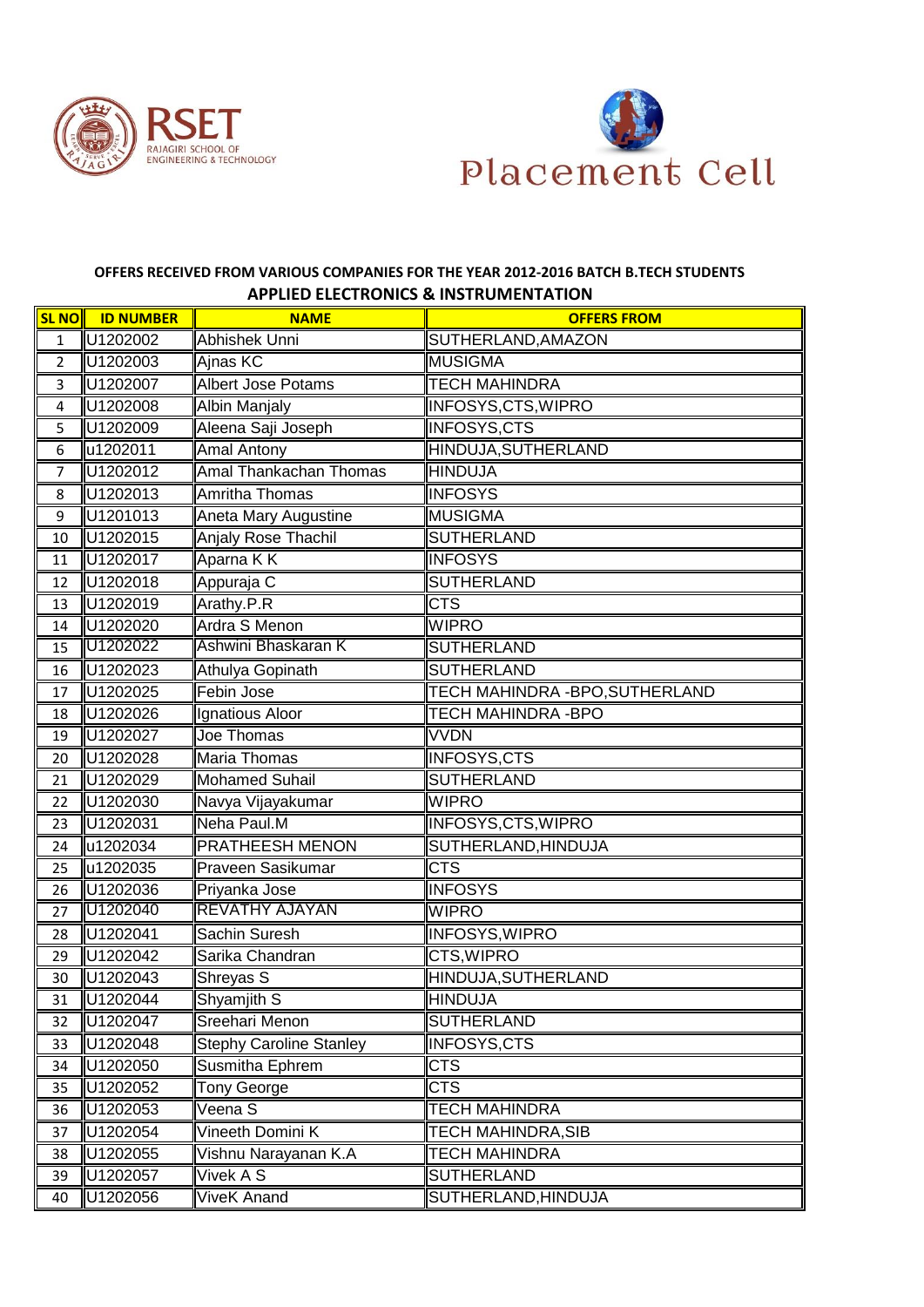## **COMPUTER SCIENCE ENGINEERING**

| 41       | U1203004 | Akash C A                                          | <b>RUBY 7 STUDIOS</b>        |
|----------|----------|----------------------------------------------------|------------------------------|
| 42       | u1203003 | Akash Arunkumar                                    | INFOSYS, CTS, WIPRO          |
| 43       | u1203007 | Amritha Venugopal                                  | <b>SUTHERLAND</b>            |
| 44       | u1203012 | Anagha Umesh I                                     | <b>INFOSYS, WIPRO</b>        |
| 45       | U1203008 | <b>Anand Chunkapura</b>                            | <b>INFOSYS</b>               |
| 46       | U1203009 | <b>ANCHANA GEORGE</b>                              | SUTHERLAND, HINDUJA          |
| 47       | u1203011 | Aneeta Roslin Thomas                               | INFOSYS,CTS                  |
| 48       | u1203013 | Anjali Ann Vinod                                   | <b>TECH MAHINDRA, TAVANT</b> |
| 49       | u1203014 | Anjana S                                           | <b>WIPRO</b>                 |
| 50       | u1203015 | Anjana Sunny                                       | <b>INFOSYS, CTS, WIPRO</b>   |
| 51       | u1203016 | Anju V                                             | INFOSYS, CTS, WIPRO          |
| 52       | u1203017 | Ann Maria Jerard                                   | <b>MUSIGMA</b>               |
| 53       | u1203018 | <b>ANN MARIYA XAVIER</b>                           | CTS, INFOSYS                 |
| 54       | U1203019 | Ann Mary Jolly                                     | <b>RUBY 7 STUDIOS</b>        |
| 55       | u1203020 | Ann Susan John                                     | INFOSYS, WIPRO, TAVANT       |
| 56       | u1203021 | <b>Annu Mathew</b>                                 | <b>WIPRO</b>                 |
| 57       | u1203022 | Anusree Dinesh                                     | <b>WIPRO</b>                 |
| 58       | U1203023 | <b>Aravind P</b>                                   | <b>MUSIGMA</b>               |
| 59       | u1203024 | <b>Aswathy Sajeevan</b>                            | <b>SCOPE INTERNATIONAL</b>   |
| 60       | u1203025 | <b>AYSHAKA</b>                                     | <b>ITC INFOTECH</b>          |
| 61       | U1203026 | <b>Basil Varkey George</b>                         | <b>INFOSYS, CTS, WIPRO</b>   |
| 62       | U1203027 | Bhagyabhanu M.P                                    | <b>INFOSYS,CTS</b>           |
| 63       | U1203029 | <b>CATHERINE TONY</b>                              | INFOSYS, WIPRO               |
| 64       | U1203031 | <b>Chris Thomas</b>                                | INFOSYS, CTS, WIPRO          |
| 65       | u1203032 | Christie Sam Roy                                   | <b>SUTHERLAND</b>            |
| 66       | u1203033 | Derryl Thomas                                      | INFOSYS, WIPRO, SAP          |
| 67       | U1203034 | <b>DEVIKA ANIL</b>                                 | INFOSYS, WIPRO               |
| 68       | u1201044 | Eapen jose                                         | INFOSYS,CTS,WIPRO            |
| 69       | u1203035 | Elizabeth Saju Thomas Chiryail INFOSYS, CTS, WIPRO |                              |
| 70       | U1203036 | <b>EMI BABU</b>                                    | <b>INFOSYS,CTS</b>           |
| 71       | u1203037 | <b>FASNAMOL A A</b>                                | <b>SUTHERLAND</b>            |
| 72       | u1203038 | Ganga Ramesh                                       | INFOSYS,CTS,WIPRO            |
| 73       | u1205022 | Geordin Jose                                       | <b>CTS</b>                   |
| 74       | u1203039 | George Joseph                                      | INFOSYS, CTS, WIPRO          |
| 75       | u1203040 | Girish Venkatachalam                               | INFOSYS, CTS, WIPRO, SAP     |
| 76       | u1203041 | <b>GOUTHAM GOPAL</b>                               | INFOSYS, CTS, WIPRO          |
| 77       | U1203042 | Greeshma Varghese                                  | CTS, WIPRO                   |
| 78       | u1203043 | Gulshan Sharma                                     | INFOSYS, CTS, WIPRO, SIB     |
| 79       | U1203044 | <b>Harry Johnson</b>                               | <b>WIPRO</b>                 |
| 80       | u1203045 | Iris Sarah Varughese                               | WIPRO, TAVANT                |
| 81       | u1203046 | Jacob N Johar                                      | <b>INFOSYS</b>               |
|          | u1203047 | Jacob Sebastian                                    | <b>CTS</b>                   |
| 82<br>83 | u1203048 | JAMEELA A.A                                        | <b>INFOSYS, CTS, SAP</b>     |
| 84       | u1203049 | <b>JANE THOMSON</b>                                | <b>INFOSYS, CTS, WIPRO</b>   |
| 85       | u1203051 | Jerin Eldo Mazhuvancherry                          | <b>CTS</b>                   |
| 86       | U1203052 | JESLIN WILSON G. AROUJE                            | <b>INFOSYS, WIPRO</b>        |
| 87       | u1203054 | Joseph Biju Cadavil                                | WIPRO, SAP                   |
| 88       | u1203055 | Joseph Joshy                                       | <b>MUSIGMA</b>               |
| 89       | U1203056 | Joseph Mickole James                               | CTS, WIPRO                   |
| 90       | U1203057 | Kevin Kolengadan                                   | INFOSYS, WIPRO               |
|          |          |                                                    |                              |
| 91       | u1203058 | Kurian Valliath Koshy                              | <b>SUTHERLAND</b>            |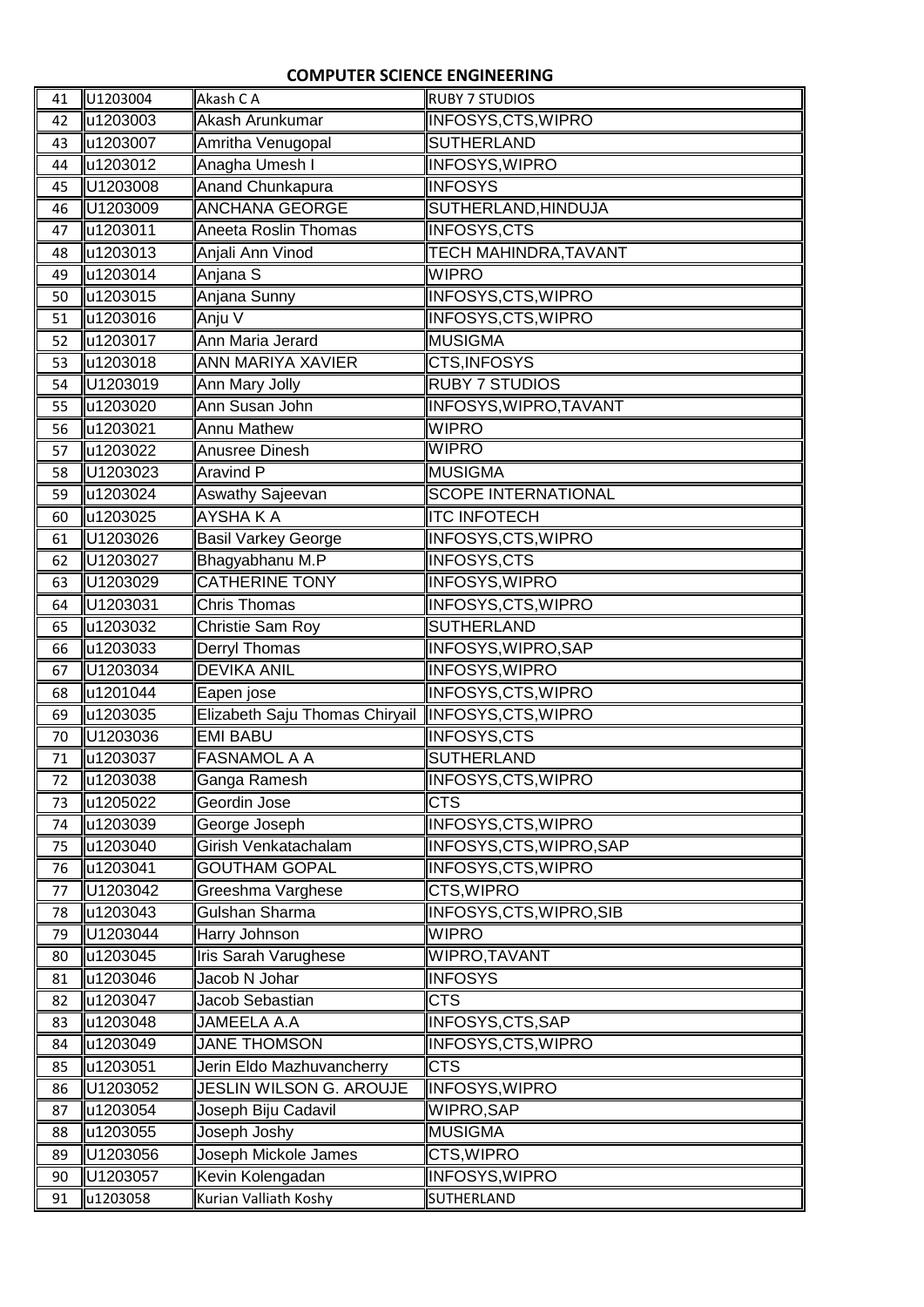| 92  | u1203059 | LEEMA ROSE T.J               | <b>TECH MAHINDRA -BPO</b>    |
|-----|----------|------------------------------|------------------------------|
| 93  | u1203060 | Leo Baby Jacob               | <b>TECH MAHINDRA, TAVANT</b> |
| 94  | U1203065 | Luckose Manuel               | MPHASIS, TAVANT              |
| 95  | U1203067 | Maria Mathew                 | <b>INFOSYS</b>               |
| 96  | U1203068 | <b>Maria Tomy</b>            | INFOSYS, CTS, WIPRO          |
| 97  | U1203069 | Mary Gejo                    | <b>CTS</b>                   |
| 98  | U1203071 | Meenu Venugopal              | INFOSYS, WIPRO               |
| 99  | U1203066 | Mereena Saju                 | <b>INFOSYS</b>               |
| 100 | U1203072 | Merin Dominic                | INFOSYS, WIPRO               |
| 101 | U1203073 | Merin Joy                    | INFOSYS, CTS, WIPRO          |
| 102 | U1203074 | Naveen Joseph Sebastian      | <b>SUTHERLAND</b>            |
| 103 | U1203075 | Neenu George                 | INFOSYS, CTS, WIPRO          |
| 104 | U1203076 | Neethu Sivan                 | <b>TAVANT</b>                |
| 105 | u1203078 | Nilina Davis                 | INFOSYS, CTS, WIPRO          |
| 106 | U1203079 | Nimmiya Joseph A             | <b>INFOSYS,CTS</b>           |
| 107 | U1203080 | Nitha Joseph                 | CTS, WIPRO                   |
| 108 | U1203082 | Parthasarathy P Menon        | INFOSYS, CTS, WIPRO, SAMSUNG |
| 109 | U1203083 | Prathyasha Panakkal          | SUTHERLAND                   |
| 110 | U1203084 | <b>Premjith Mathew</b>       | <b>SUTHERLAND</b>            |
| 111 | U1203086 | <b>Rahul Paul</b>            | INFOSYS, CTS, WIPRO, SAMSUNG |
| 112 | U1203087 | Raihana M.A                  | <b>CTS</b>                   |
| 113 | U1203088 | Raiza Susan R                | INFOSYS, CTS, WIPRO          |
| 114 | U1203089 | Reshma Jose                  | CTS, WIPRO, SIB              |
| 115 | U1203090 | Reshma Mary Jose             | <b>CTS</b>                   |
| 116 | U1203091 | <b>Ridhina Felix</b>         | <b>WIPRO</b>                 |
| 117 | U1203092 | Robin G Tharayil             | <b>MUSIGMA</b>               |
| 118 | U1203093 | Robin Jose K                 | <b>MUSIGMA</b>               |
| 119 | U1203094 | Roby John George             | INFOSYS, CTS, WIPRO          |
| 120 | U1203096 | Sanjay John Akkara           | <b>SUTHERLAND</b>            |
| 121 | U1203098 | Seena Mathew                 | INFOSYS, CTS, WIPRO          |
| 122 | U1203099 | Sharon Babu                  | INFOSYS, CTS, WIPRO          |
| 123 | U1203100 | Sheena K Joseph              | <b>INFOSYS, WIPRO</b>        |
| 124 | u1203101 | Sherin Joseph                | <b>INFOSYS, CTS, WIPRO</b>   |
| 125 | U1203102 | Shilpa Anna Issac M          | <b>INFOSYS, CTS, WIPRO</b>   |
| 126 | U1203103 | Sidharth Surendran           | INFOSYS, WIPRO               |
| 127 | U1203104 | Sneha Joseph                 | <b>SUTHERLAND</b>            |
| 128 | U1203105 | Sneha Suresh Naliyath        | INFOSYS, CTS, WIPRO          |
| 129 | U1203106 | Sonu Shaji                   | <b>INFOSYS, CTS, WIPRO</b>   |
| 130 | U1203108 | <b>SREEJITH H</b>            | <b>CTS, WIPRO</b>            |
| 131 | U1203107 | Sree Renjini.K.R             | <b>INFOSYS</b>               |
| 132 | U1203109 | <b>Sridhar M Menon</b>       | <b>SUTHERLAND</b>            |
| 133 | U1203112 | Supriya Sunil                | <b>INFOSYS, CTS, WIPRO</b>   |
| 134 | U1203111 | Sumi Renjit                  | CTS, WIPRO                   |
| 135 | U1203113 | Suraj R Pai                  | SUTHERLAND, HINDUJA          |
| 136 | U1203114 | Sushmita Vijayarajan         | INFOSYS, CTS, WIPRO          |
| 137 | U1203115 | Suzanne Ann Pothen           | <b>INFOSYS</b>               |
| 138 | U1203117 | Teena George                 | <b>INFOSYS, WIPRO</b>        |
| 139 | U1203118 | <b>Teenu Thomas Thaliath</b> | INFOSYS, CTS, WIPRO          |
| 140 | U1203119 | Treesa Anto C                | INFOSYS, CTS, WIPRO, SIB     |
| 141 | U1203122 | Varsha Susan John            | CTS, WIPRO                   |
| 142 | U1203120 | V D Raman Namboodiripad      | <b>WIPRO</b>                 |
| 143 | U1203123 | Vimal Joseph James           | <b>INFOSYS,CTS, WIPRO</b>    |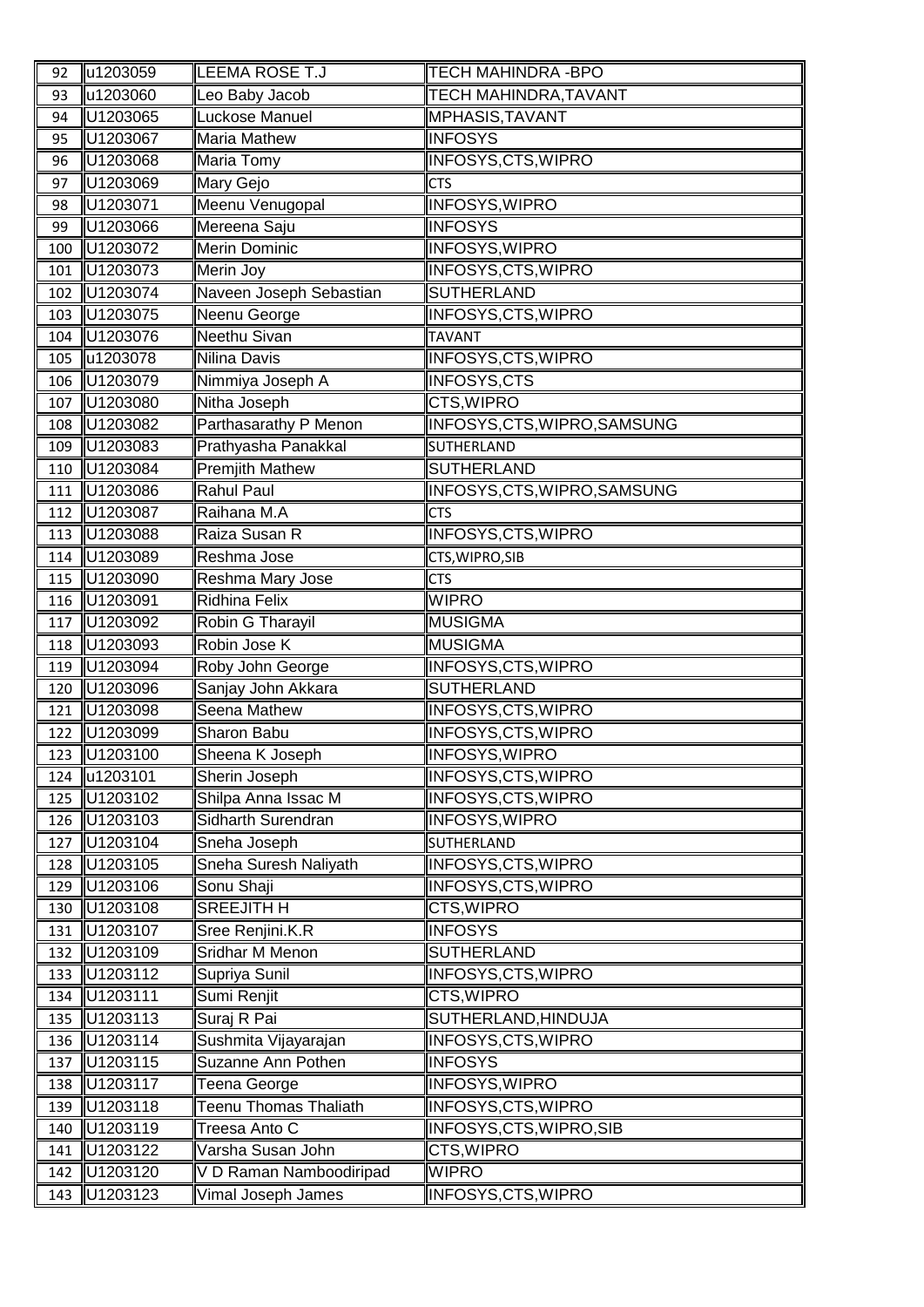| 144 | U1203124     | <b>Vinay George Roy</b>                            | INFOSYS, CTS, WIPRO          |
|-----|--------------|----------------------------------------------------|------------------------------|
| 145 | U1203125     | Vishnu K                                           | INFOSYS, CTS, WIPRO          |
| 146 | U1203116     | Teena C Antony                                     | <b>INFOSYS, WIPRO</b>        |
|     |              | <b>ELECTRONICS &amp; COMMUNICATION ENGINEERING</b> |                              |
| 147 | U1201088     | A.N.Poornendu                                      | <b>CTS</b>                   |
| 148 | U1201001     | Abin Dominic                                       | <b>INFOSYS</b>               |
| 149 | u1201003     | <b>Adith Chandra</b>                               | <b>INFOSYS, WIPRO</b>        |
| 150 | U1201004     | Aiswarya Rose Joy                                  | INFOSYS, CTS, WIPRO          |
| 151 | U1201005     | <b>Akhil C Krishnan</b>                            | <b>SUTHERLAND</b>            |
| 152 | U1201006     | Akhil Eldho Renji                                  | <b>SUTHERLAND</b>            |
| 153 | U1201007     | Aleena Alphons Roy                                 | <b>CTS</b>                   |
| 154 | U1201008     | Aleena Johny                                       | INFOSYS, WIPRO               |
| 155 | U1201009     | <b>Alisha Thomas</b>                               | <b>TECH MAHINDRA</b>         |
| 156 | U1202010     | Alma George                                        | <b>SUTHERLAND</b>            |
| 157 | U1201011     | <b>Amal Varghese</b>                               | <b>INFOSYS,CTS</b>           |
| 158 | U1201015     | Angela Polson                                      | INFOSYS, CTS, VERIZON        |
| 159 | U1201017     | Anjana Jose Thaliath                               | INFOSYS,CTS,WIPRO,BOSCH      |
| 160 | U1201019     | Anju Sebastian                                     | <b>INFOSYS, CTS, WIPRO</b>   |
| 161 | u1201020     | Anmy Tony                                          | <b>INFOSYS, WIPRO</b>        |
| 162 | U1201021     | Ann Maria Johnson                                  | <b>WIPRO</b>                 |
| 163 | U1201022     | <b>Anu Rachel Mathews</b>                          | INFOSYS, WIPRO               |
| 164 | u1201023     | Anupa Sebastian                                    | <b>CTS</b>                   |
| 165 | U1201024     | Anupama Sudarsan                                   | <b>CTS</b>                   |
| 166 | u1201025     | Anusha Johns                                       | INFOSYS, WIPRO               |
| 167 | u1201027     | Aparna Ann George                                  | <b>INFOSYS,CTS</b>           |
| 168 | U1201026     | Aparnna Ambunhi                                    | <b>ITC INFOTECH</b>          |
| 169 | u1201028     | <b>Aravind AnilKumar</b>                           | <b>CTS</b>                   |
| 170 | u1201029     | Arjun K                                            | INFOSYS, CTS, WIPRO          |
| 171 | U1201030     | <b>ARJUN M</b>                                     | <b>INFOSYS, CTS, WIPRO</b>   |
| 172 | u1201031     | Ashik Sunny                                        | <b>INFOSYS,CTS</b>           |
| 173 | U1201032     | Ashna Sajeev                                       | <b>SCOPE INTERNATIONAL</b>   |
|     | 174 U1201033 | Ashvin Anto Vadakkan                               | <b>INFOSYS, CTS, WIPRO</b>   |
| 175 | u1201034     | Aswin Boban N                                      | <b>RUBY 7 STUDIOS</b>        |
| 176 | U1201035     | Aswin Mohan                                        | INFOSYS,CTS,WIPRO,BOSCH      |
| 177 | U1201036     | Basil C Baby                                       | <b>SUTHERLAND</b>            |
| 178 | U1201037     | <b>Basil Chacko</b>                                | CTS, WIPRO                   |
| 179 | u1201038     | <b>Basil Paul</b>                                  | <b>INFOSYS, WIPRO</b>        |
| 180 | U1201039     | <b>Bibit Benny</b>                                 | <b>CTS</b>                   |
| 181 | U1201040     | <b>Bincy George</b>                                | INFOSYS, CTS, WIPRO          |
| 182 | u1203028     | <b>Blessin Kuriakose Syriac</b>                    | INFOSYS, CTS, WIPRO          |
| 183 | U1201043     | Dilsha Raj                                         | CTS, INFOSYS, WIPRO          |
| 184 | u1201045     | Eldho Basil John                                   | <b>INFOSYS, WIPRO</b>        |
| 185 | u1201046     | Elezabeth Soniya Xavier                            | <b>WIPRO</b>                 |
| 186 | U1201047     | Elvita Regina Fernandez                            | INFOSYS, CTS, WIPRO          |
| 187 | U1201048     | Fahmiyah                                           | INFOSYS, WIPRO               |
| 188 | U1201049     | Gayathri Prasad                                    | <b>INFOSYS</b>               |
| 189 | u1201050     | Gayathry Balakrishnan                              | <b>INFOSYS,CTS</b>           |
| 190 | u1201051     | Geethumol                                          | <b>CTS</b>                   |
| 191 | U1201052     | Gejoe M Varkey                                     | INFOSYS, CTS, WIPRO, BOSCH   |
| 192 | u1201053     | George John                                        | INFOSYS, CTS, WIPRO          |
| 193 | U1201055     | Gopika S                                           | INFOSYS, CTS, WIPRO, VERIZON |
| 194 | u1201056     | Goutham Santhosh Kumar                             | <b>MUSIGMA</b>               |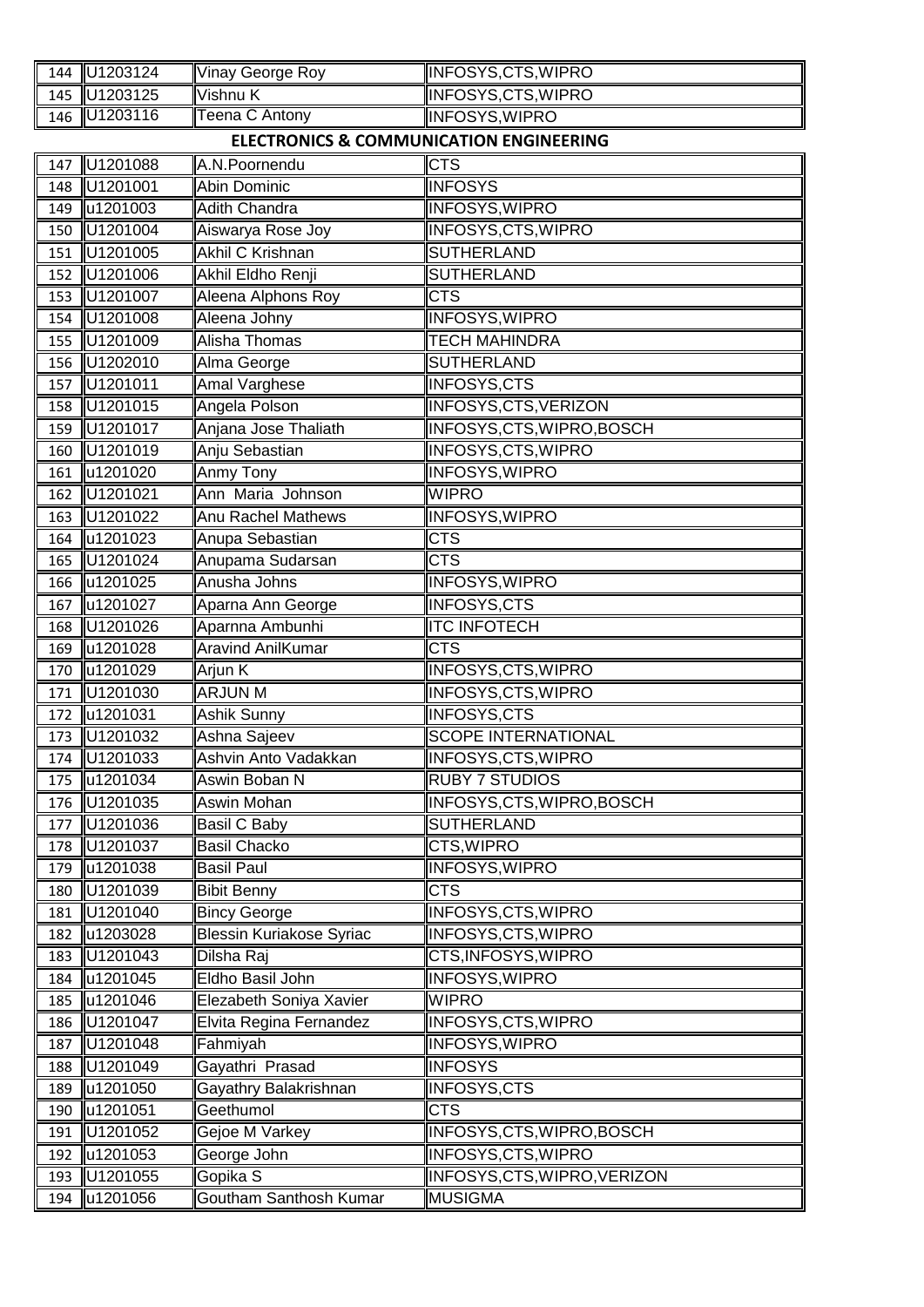| 195        | U1201057             | Jasmin Paul                        | <b>TECH MAHINDRA</b>                |
|------------|----------------------|------------------------------------|-------------------------------------|
| 196        | U1201058             | Jasmine U Varikkattu               | <b>MYTRAH</b>                       |
| 197        | u1201059             | Jeethu Clair Xaviour               | <b>MYTRAH</b>                       |
| 198        | U1201060             | Jesline Abraham                    | CTS, WIPRO                          |
| 199        | u1201062             | Jobin Binu                         | <b>SUTHERLAND</b>                   |
| 200        | u1201063             | Joe Shannel Aruja                  | <b>INFOSYS,CTS</b>                  |
| 201        | U1201064             | Josna Jose                         | CTS, WIPRO                          |
| 202        | U1201065             | Julie Johnson                      | <b>TECH MAHINDRA</b>                |
| 203        | u1201066             | Juveria NZ                         | <b>INFOSYS, CTS, WIPRO</b>          |
| 204        | U1201067             | Karishma Suresh                    | <b>TATA COMMUNICATIONS</b>          |
| 205        | u1201069             | <b>Karthik P</b>                   | <b>INFOSYS, CTS, WIPRO</b>          |
| 206        | u1201071             | Leela Rose Pettah                  | INFOSYS, CTS, WIPRO, VERIZON        |
| 207        | u1201073             | Mary Karishma Mathew               | <b>INFOSYS,CTS</b>                  |
| 208        | u1201074             | Merla Joppan                       | <b>INFOSYS, WIPRO</b>               |
| 209        | u1201075             | <b>Merril Pious Jacob</b>          | <b>INFOSYS, WIPRO</b>               |
| 210        | u1201076             | <b>Minnu Mathew</b>                | INFOSYS,CTS                         |
| 211        | u1201077             | Monica Thomas                      | INFOSYS, CTS, WIPRO                 |
| 212        | U1201078             | Murali Gopalakrishnan              | <b>CTS</b>                          |
| 213        | u1201079             | Neenu Mariam Biju                  | <b>WIPRO</b>                        |
| 214        | u1201080             | Neetha Jose                        | <b>WIPRO</b>                        |
| 215        | u1201081             | <b>Nikhil G Mathew</b>             | <b>CTS</b>                          |
| 216        | U1201082             | Niranjana A                        | INFOSYS, CTS, WIPRO                 |
| 217        | u1201083             | <b>Nithya Sam</b>                  | <b>INFOSYS, CTS, VERIZON</b>        |
| 218        | U1201084             | Nizana Fathima                     | <b>SUTHERLAND</b>                   |
| 219        | u1201085             | Noel Jefferson                     | CTS, WIPRO                          |
| 220        | U1201086             | Parvathi S. Kumar                  | <b>SUTHERLAND</b>                   |
| 221        | U1201087             | Parvathy Menon. N                  | <b>SUTHERLAND</b>                   |
| 222        | U1201089             | Poornima B                         | INFOSYS, CTS, WIPRO                 |
| 223        | U1201090             | Pradeep A                          | INFOSYS, CTS, WIPRO                 |
| 224        | u1203085             | Rahul Krishna V                    | INFOSYS, CTS, WIPRO, BOSCH          |
| 225        | U1201091             | Rahul V J                          | <b>SUTHERLAND</b>                   |
| 226        | u1201093             | Ramiza Shams                       | <b>INFOSYS, CTS, WIPRO</b>          |
| 227        | u1201094             | Reshma Babu Parambi                | <b>INFOSYS, CTS, WIPRO</b>          |
| 228        | u1201095             | <b>Rinku MariaThomas</b>           | <b>INFOSYS, CTS, WIPRO</b>          |
| 229        | u1201096             | Rithwik k s                        | <b>INFOSYS, WIPRO</b>               |
| 230        | U1201097             | Rohan Joseph Shibu                 | INFOSYS, CTS, BOSCH                 |
| 231        | u1201099             | Rosemary varghses                  | <b>CTS, WIPRO</b>                   |
| 232        | U1201100             | Roshna Elsa Jose                   | <b>INFOSYS</b>                      |
| 233        | U1201101             | Rukhsana.P.S.                      | <b>INFOSYS, CTS, WIPRO</b>          |
| 234        | u1201092<br>U1201012 | S Ram Kishore<br>S.Amritha Krishna | <b>CTS</b><br><b>INFOSYS, WIPRO</b> |
| 235        | U1201102             | Sajani Shajan                      | <b>INFOSYS, CTS, WIPRO</b>          |
| 236        | U1201103             | Sana Sali                          | <b>WIPRO</b>                        |
| 237<br>238 | U1201104             | Sanjana Lal                        | <b>INFOSYS, CTS, WIPRO</b>          |
|            | u1201106             | Sethu Suresh                       | INFOSYS, CTS, WIPRO, VERIZON        |
| 239<br>240 | u1201107             | Shabnam k m                        | <b>INFOSYS, WIPRO</b>               |
| 241        | u1201108             | shaiza nazeer                      | <b>TATA COMMUNICATIONS</b>          |
| 242        | u1201109             | <b>Sharlette Mariam Abraham</b>    | <b>WIPRO</b>                        |
| 243        | u1201110             | <b>Sharon Francis</b>              | <b>INFOSYS</b>                      |
| 244        | U1201113             | Sherin C Rajan                     | CTS, WIPRO                          |
| 245        | u1201115             | Smrithi <sub>S</sub>               | <b>CTS</b>                          |
| 246        | u1201116             | Sreelakshmi D                      | <b>CSS CORP</b>                     |
|            |                      |                                    |                                     |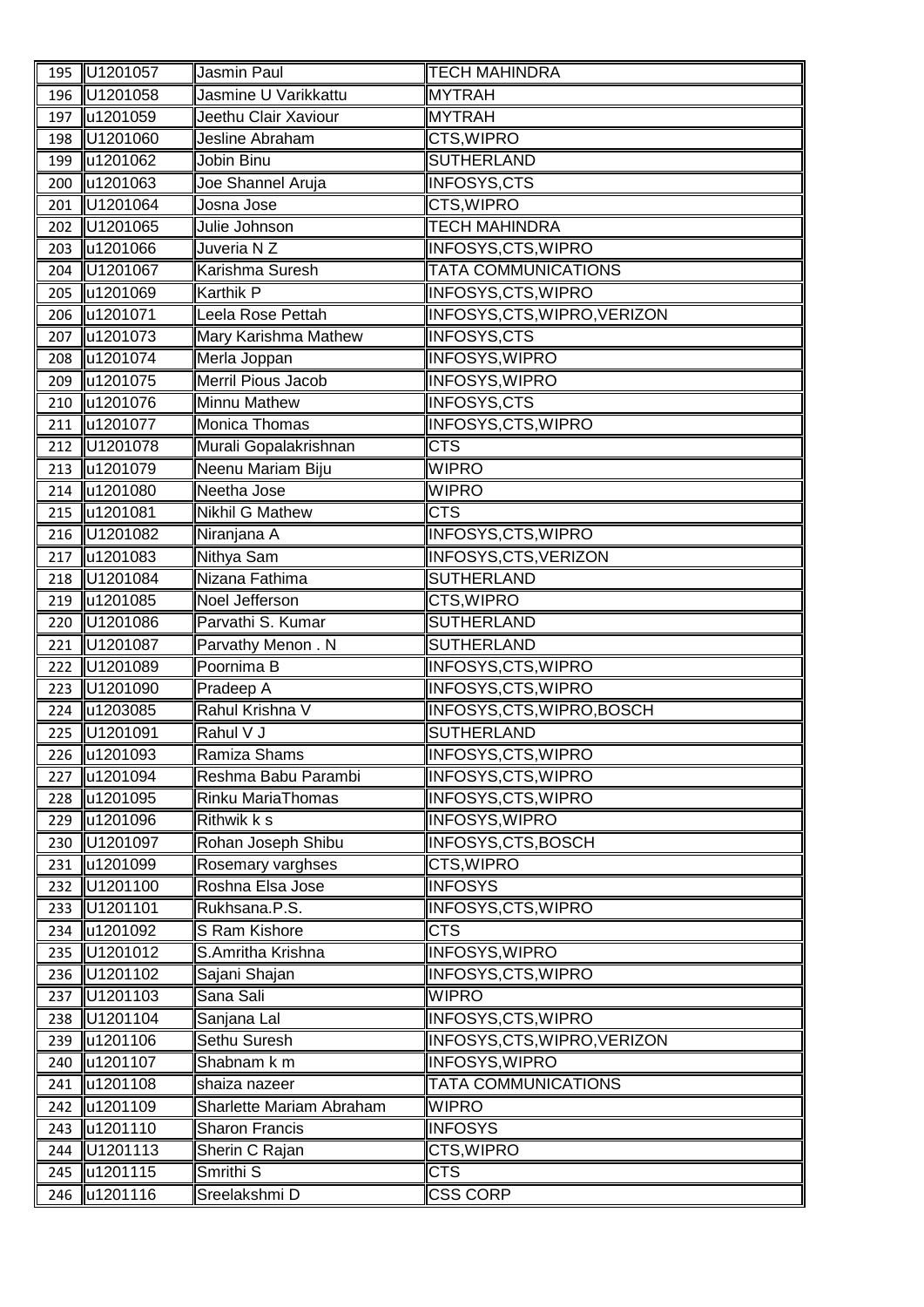| 247 | U1201117                     | Suchitra Raju Rao                               | INFOSYS, CTS, WIPRO           |
|-----|------------------------------|-------------------------------------------------|-------------------------------|
| 248 | U1201118                     | Sushmitha Sajeevu                               | CTS, INFOSYS                  |
| 249 | u1201119                     | <b>Susmi Thomas</b>                             | <b>CTS</b>                    |
| 250 | u1201120                     | Sweta Harikumar                                 | INFOSYS, CTS, WIPRO, BOSCH    |
| 251 | u1201121                     | Thomas Kuncheria                                | <b>INFOSYS,CTS</b>            |
| 252 | U1201123                     | Treesa Rose Joseph                              | INFOSYS, CTS, WIPRO, SAP      |
| 253 | U1201124                     | Vinay S J                                       | INFOSYS, CTS, WIPRO           |
| 254 | u1201126                     | Zainab Ashraf                                   | INFOSYS, CTS, WIPRO           |
| 255 | U1201070                     | Kiran Mathews Abraham                           | SUTHERLAND                    |
| 256 | U1201072                     | M.Vignesh                                       | <b>SUTHERLAND</b>             |
| 257 | u1201098                     | Ronia Reji                                      | SUTHERLAND                    |
|     |                              | <b>ELECTRICAL &amp; ELECTRONICS ENGINEERING</b> |                               |
| 258 | U1205001                     | Abhishek C Dasan                                | SUTHERLAND                    |
| 259 | U1205003                     | Ajin George Varghese                            | <b>INFOSYS,CTS</b>            |
| 260 | U1205005                     | Alan Philip Alexander                           | SUTHERLAND, HINDUJA           |
| 261 | U1205006                     | Amarnath S                                      | <b>HDFC Bank</b>              |
| 262 | U1205007                     | Anand A.N                                       | <b>INFOSYS, WIPRO</b>         |
| 263 | U1205008                     | Aneeta Susan Johnson                            | INFOSYS, WIPRO                |
| 264 | U1205009                     | Anjana A                                        | <b>SUTHERLAND</b>             |
| 265 | U1205010                     | Ann Sara Ajith                                  | <b>IBM</b>                    |
| 266 | U1205012                     | Antony K J                                      | <b>INFOSYS, CTS, WIPRO</b>    |
| 267 | U1205013                     | Arushi Unni                                     | <b>INFOSYS</b>                |
| 268 | U1205014                     | <b>Basil Cherian</b>                            | INFOSYS, CTS, WIPRO           |
| 269 | U1205015                     | Celine Joe Vithayathil                          | <b>INFOSYS</b>                |
| 270 | U1205017                     | <b>Elezabeth Paul</b>                           | <b>WIPRO</b>                  |
| 271 | U1205018                     | Emmanuel Cyriac                                 | <b>CTS</b>                    |
| 272 | U1205019                     | <b>Febin S Wilson</b>                           | <b>WIPRO</b>                  |
| 273 | U1205020                     | Geo Jovin Vinister                              | <b>INFOSYS,CTS</b>            |
| 274 | U1205023                     | George Yeldho                                   | <b>SUTHERLAND</b>             |
| 275 | U1205024                     | <b>Haritha Babu</b>                             | <b>CTS, WIPRO</b>             |
| 276 | U1205025                     | Heba Abdul Majeed                               | <b>WIPRO</b>                  |
|     | 277 U1205026                 | Hiba Asharaf                                    | CTS, WIPRO                    |
|     | 278 U1205027                 | Jance Joseph                                    | INFOSYS, CTS, WIPRO           |
| 279 | U1205029                     | Jerin James                                     | CTS, WIPRO                    |
| 280 | U1205030                     | Jerin Sunny                                     | INFOSYS, CTS, MYTRAH          |
| 281 | U1205032                     | Jishita Joseph                                  | CTS, WIPRO, BOSCH             |
| 282 | U1205033                     | Joemon Ranjan                                   | <b>SUTHERLAND</b>             |
| 283 | U1205034                     | John Ealias                                     | <b>WIPRO</b>                  |
|     | 284 U1205035                 | John Scaria                                     | <b>TELENOVA</b>               |
| 285 | U1205036                     | Lakshmy Rajendran                               | <b>INFOSYS,CTS</b>            |
| 286 | U1205037                     | Madonna Raphael V                               | <b>INFOSYS</b>                |
| 287 | U1205038                     | <b>Margaret Francis</b>                         | <b>INFOSYS</b>                |
| 288 | U1205039                     | <b>Merlin Mathews</b>                           | <b>INFOSYS, CTS, WIPRO</b>    |
| 289 | U1205040                     | Minu Chinna Mani                                | <b>CTS, WIPRO</b>             |
|     | 290 U1205041                 | Mohammed Ihsan C A                              | <b>INFOSYS,CTS</b>            |
| 291 | U1205042                     | Mrudula Jose                                    | INFOSYS, WIPRO                |
|     | 292 U1205044                 | Nimmy Thomas                                    | CTS, WIPRO, MYTRAH            |
| 293 | U1205045                     | Nivedita Augustine Mathew                       | <b>INFOSYS</b><br>INFOSYS,CTS |
|     | 294 U1205046<br>295 U1205047 | Parvathy Balachandran<br><b>Powell Tony</b>     | <b>INFOSYS</b>                |
| 296 | U1205048                     | Radhika N                                       | <b>INFOSYS, CTS, WIPRO</b>    |
| 297 | $\overline{U1205049}$        | Reema Moideen                                   | <b>CTS</b>                    |
|     |                              |                                                 |                               |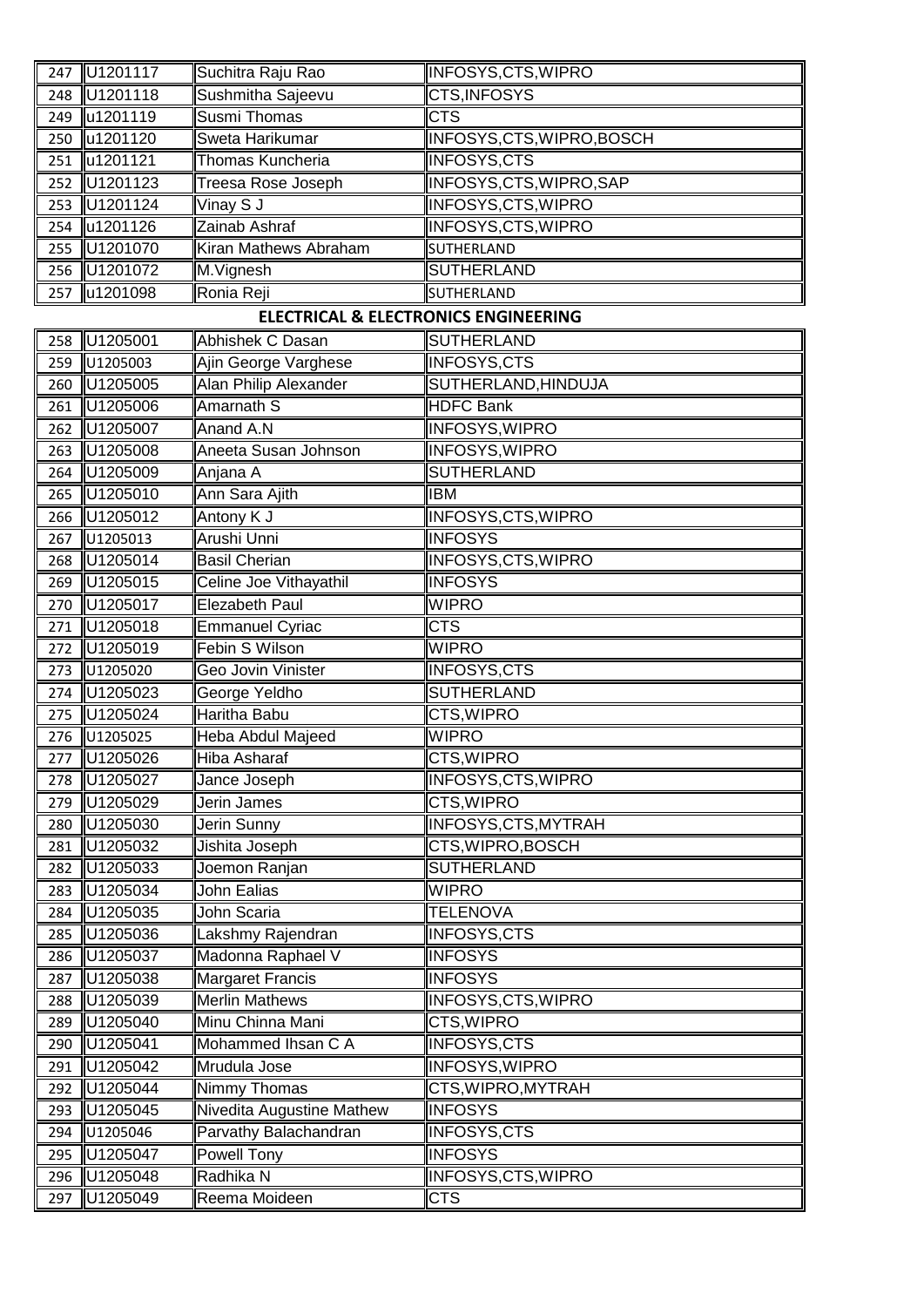| 298        | U1205050             | Richu Jose                                   | <b>INFOSYS, WIPRO</b>               |
|------------|----------------------|----------------------------------------------|-------------------------------------|
| 299        | U1205051             | S M Sreeram                                  | ROBOSOFT TECHNOLOGIES               |
| 300        | U1205052             | Sabareesh OV                                 | CTS, WIPRO                          |
| 301        | U1205053             | Sachin Perumal Varghese                      | <b>SUTHERLAND</b>                   |
| 302        | U1205054             | Saetu Gigi Philip                            | <b>CTS</b>                          |
| 303        | U1205055             | Saran G                                      | CTS, WIPRO, MYTRAH                  |
| 304        | U1205056             | Seethu Mary Sebasian                         | <b>CTS</b>                          |
| 305        | U1205057             | Shejo Jacob CJ                               | <b>INFOSYS, WIPRO</b>               |
| 306        | U1205060             | Vishnu Raj Rajagopalan                       | INFOSYS, CTS, WIPRO                 |
|            |                      | <b>INFORMATION TECHNOLOGY</b>                |                                     |
| 307        | U1204001             | Abin Kuriakose                               | <b>TECH MAHINDRA</b>                |
| 308        | U1204002             | Alen Jacob                                   | SUTHERLAND, HINDUJA                 |
| 309        | U1204003             | Alex George                                  | <b>KGISL</b>                        |
| 310        | U1204004             | Allison Rose Paiva                           | <b>ITC INFOTECH</b>                 |
| 311        | U1204005             | Amiya Sushanand                              | <b>SUTHERLAND</b>                   |
| 312        | U1204006             | Anitta C Benny                               | <b>INFOSYS,CTS</b>                  |
| 313        | U1204007             | Anitta Paul                                  | CTS, WIPRO                          |
| 314        | U1204046             | Anu Babu                                     | TECHNOVIA, EY                       |
| 315        | U1204009             | <b>Ashwin Antony</b>                         | <b>INFOSYS,CTS</b>                  |
| 316        | U1204011             | <b>Aswin Varghese</b>                        | <b>CSS CORP</b>                     |
| 317        | U1204012             | <b>Deepak Vincent</b>                        | <b>SUTHERLAND</b>                   |
| 318        | U1204054             | Drishya.P.Manohar                            | SUTHERLAND, ROBOSOFT TECHNOLOGIES   |
| 319        | U1204013             | Elza Paiva                                   | <b>TECH MAHINDRA</b>                |
| 320        | U1204014             | Femina J                                     | <b>TECH MAHINDRA</b>                |
| 321        | U1204015             | Fida M                                       | <b>INFOSYS</b>                      |
| 322        | U1204016             | George Jogy                                  | <b>CTS</b>                          |
| 323        | U1204017             | Girisankar S S                               | KGISL, SUTHERLAND                   |
| 324        | U1204018             | Gloria Pauly                                 | INFOSYS, CTS, WIPRO                 |
| 325        | U1204019             | Greshma Joy                                  | SUTHERLAND, UNISYS                  |
| 326        | U1204020             | <b>Hancilin Lesly</b>                        | <b>SUTHERLAND</b>                   |
| 327        | U1204021             | <b>Irene Maria Mathew</b>                    | INFOSYS, CTS, WIPRO                 |
| 328        | U1204022             | Isaac Abraham                                | INFOSYS, WIPRO                      |
| 329        | U1204023             | Joffin John                                  | <b>INFOSYS</b>                      |
| 330        | U1204024             | Jose K.J                                     | <b>SUTHERLAND</b>                   |
| 331        | U1204025             | Joshua Sabu                                  | <b>INFOSYS</b>                      |
| 332        | U1204026             | Jothika Sunney                               | <b>INFOSYS, WIPRO</b>               |
|            | 333 U1204028         | Kesiya Manoj<br>Milu Jolly                   | <b>INFOSYS</b><br><b>CTS, WIPRO</b> |
| 334        | U1204030             |                                              | <b>WIPRO</b>                        |
| 335<br>336 | U1204031<br>U1204032 | Nancy Elizebeth Thomas<br>Nannu Anncelin Dev | <b>SUTHERLAND</b>                   |
| 337        | U1204033             | Nazneen Saheer                               | <b>ITC INFOTECH</b>                 |
| 338        | U1204034             | Nidhiya Simon                                | CTS, TAVANT                         |
| 339        | u1204037             | Nithin Prakash                               | <b>CTS</b>                          |
| 340        | U1204038             | Parvthi Ramesh                               | <b>CTS</b>                          |
| 341        | U1204039             | Pratheeksha.Kizhakuden                       | INFOSYS, CTS, WIPRO                 |
| 342        | U1204041             | Rebecca Benny                                | <b>SUTHERLAND</b>                   |
| 343        | U1204042             | Reeja Jude                                   | <b>SUTHERLAND</b>                   |
| 344        | U1204043             | Rimna Fathima Mohamed Rafi                   | INFOSYS,CTS                         |
| 345        | U1204044             | Risana Parveen PM                            | <b>CTS</b>                          |
| 346        | U1204045             | Rohith Robin                                 | <b>SUTHERLAND</b>                   |
| 347        | U1204046             | Sanchu Laji                                  | <b>SUTHERLAND</b>                   |
| 348        | U1204047             | Sharath.P.S                                  | <b>SUTHERLAND</b>                   |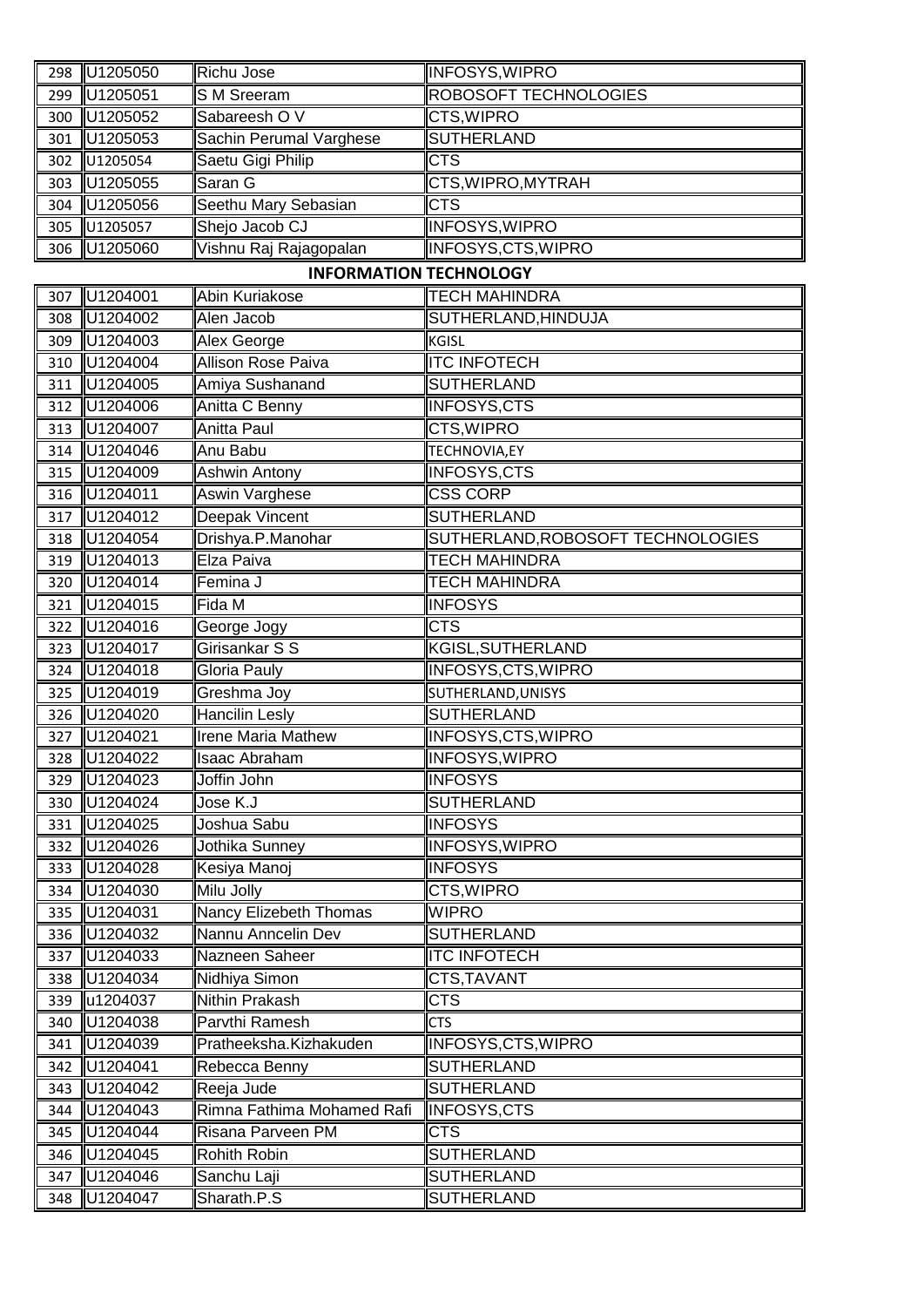|     | 349 U1204048 | Shilpa John                   | SUTHERLAND, HINDUJA                |
|-----|--------------|-------------------------------|------------------------------------|
| 350 | U1204049     | Sneha.P.Bijoy                 | <b>INFOSYS</b>                     |
| 351 | U1204050     | <b>Sruthi Merlin Thomas</b>   | CTS, WIPRO                         |
| 352 | U1204051     | Susan Shaju                   | <b>INFOSYS, WIPRO</b>              |
| 353 | U1204052     | Tessa Augustine               | INFOSYS, CTS, WIPRO, MICROSOFT     |
|     |              | <b>MECHANICAL ENGINEERING</b> |                                    |
| 354 | U1206001     | Aby Simon Choondal            | <b>SUTHERLAND</b>                  |
| 355 | U1206002     | Aiwin Yesudas                 | <b>TECH MAHINDRA - BPO</b>         |
| 356 | U1206003     | Ajay Ramakrishnan             | <b>SUTHERLAND</b>                  |
| 357 | U1206004     | Akshai Abraham Kurien         | CTS, WIPRO                         |
| 358 | U1206005     | Akshay A V                    | INFOSYS, WIPRO                     |
| 359 | U1206006     | Alan Jacob Philip             | <b>IBM, THINK &amp; LEARN</b>      |
| 360 | U1206007     | <b>Aldrin P Davis</b>         | <b>SUTHERLAND</b>                  |
| 361 | U1206008     | Alen K Tomy                   | INFOSYS, WIPRO, HIROTECH           |
| 362 | U1206009     | Alin Joseph                   | <b>INFOSYS</b>                     |
| 363 | U1206012     | <b>Anand Sunil</b>            | INFOSYS, CTS, WIPRO, HIROTECH      |
| 364 | U1206013     | Anoop Paulson                 | CTS                                |
| 365 | U1206014     | Ashique K A                   | <b>INFOSYS, WIPRO</b>              |
| 366 | U1206015     | <b>Ashwath R</b>              | INFOSYS, CTS, WIPRO, MYTRAH        |
| 367 | U1206016     | Aswin Balchandran             | <b>WIPRO</b>                       |
| 368 | U1206017     | <b>Austine Kurian</b>         | <b>INFOSYS, CTS, WIPRO</b>         |
| 369 | U1206018     | <b>Bibin Babu</b>             | $\overline{\text{CTS}}$            |
| 370 | U1206019     | Clinse F Kuriakose            | TECH MAHINDRA, HIROTECH            |
| 371 | U1206020     | <b>Clinton Simethy</b>        | CTS, WIPRO                         |
| 372 | U1206021     | Deepak Sunil Abraham          | <b>INFOSYS, MRF</b>                |
| 373 | U1206023     | Ebin John                     | <b>CTS</b>                         |
| 374 | U1206024     | <b>Edwin Paul</b>             | INFOSYS, CTS, WIPRO, HIROTECH, MRF |
| 375 | U1206025     | Faiyz Althaf                  | <b>INFOSYS</b>                     |
| 376 | U1206026     | <b>Gladwin Paul</b>           | <b>INFOSYS</b>                     |
| 377 | U1206027     | Jacob Jose                    | <b>MUSIGMA</b>                     |
| 378 | $U$ 1206028  | Jacob V Rajan                 | INFOSYS, WIPRO                     |
|     | 379 U1206030 | Javis Jamal                   | <b>SUTHERLAND</b>                  |
|     | 380 U1206031 | Jefin Joseph                  | <b>CTS</b>                         |
| 381 | U1206032     | Jesspaul J Alukka             | <b>SUTHERLAND</b>                  |
| 382 | U1206033     | Jibin Jacob                   | <b>WIPRO</b>                       |
| 383 | U1206034     | Jithin Jose                   | <b>INFOSYS,CTS</b>                 |
| 384 | U1206035     | Joel Augustine                | <b>SUTHERLAND</b>                  |
| 385 | U1206037     | Jubin Jose                    | <b>HINDUJA</b>                     |
| 386 | U1206038     | <b>Kevin Sunny</b>            | <b>INFOSYS, WIPRO</b>              |
| 387 | U1206041     | Mithul Joseph Mathew          | <b>INFOSYS, WIPRO</b>              |
| 388 | U1206043     | Mosses P John                 | <b>INFOSYS</b>                     |
| 389 | U1206044     | Muhammed Aslam                | <b>INFOSYS, WIPRO</b>              |
| 390 | U1206045     | Naveen Joseph                 | <b>HINDUJA</b>                     |
| 391 | U1206046     | Nikhil Babychan               | <b>INFOSYS, CTS, WIPRO</b>         |
| 392 | U1206049     | R Renjith Kumar               | <b>INFOSYS</b>                     |
| 393 | U1206050     | Sachin John Koshy             | <b>SUTHERLAND</b>                  |
| 394 | U1206052     | Simon Jacob                   | INFOSYS, CTS, WIPRO                |
| 395 | U1206053     | Solomon Davis                 | <b>INFOSYS,CTS</b>                 |
|     | 396 U1206055 | Thomas Aaron Cherian          | <b>TECH MAHINDRA - BPO</b>         |
| 397 | U1206056     | Tomson K John                 | <b>CTS</b>                         |
| 398 | U1206057     | Tushar Joseph                 | <b>INFOSYS</b>                     |
| 399 | U1206058     | Varun John Oommen             | <b>TECH MAHINDRA</b>               |